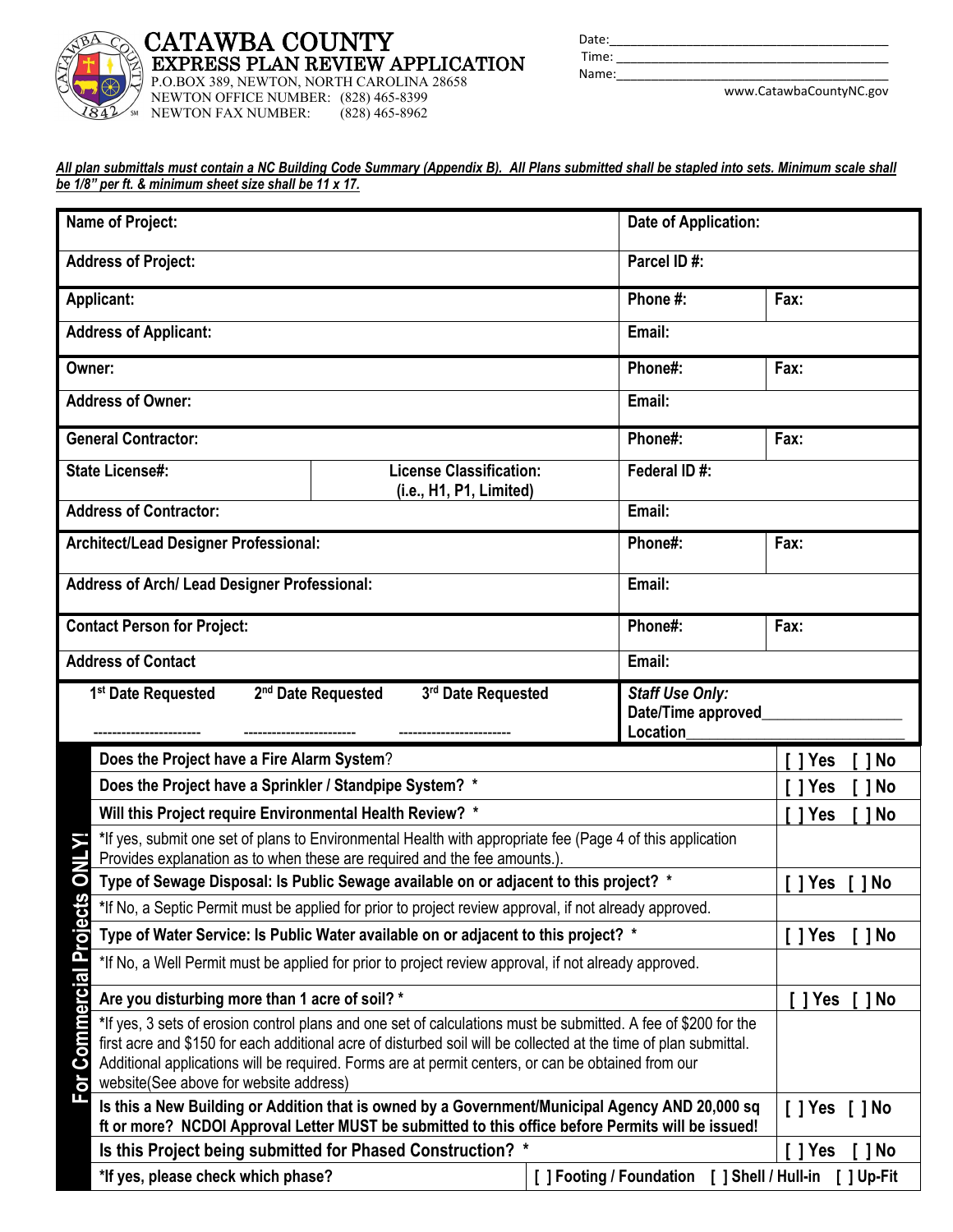

### **CATAWBA COUNTY EXPRESS PLAN REVIEW APPLICATION**

P.O.BOX 389, NEWTON, NORTH CAROLINA 28658 NEWTON OFFICE NUMBER: (828) 465-8399<br>NEWTON FAX NUMBER: (828) 465-8962 NEWTON FAX NUMBER:

| Date: |                         |
|-------|-------------------------|
| Time: |                         |
| Name: |                         |
|       | www.CatawbaCountyNC.gov |

| Describe work to be done under this Permit                                                                                                                                                           |  |  |  |  |  |
|------------------------------------------------------------------------------------------------------------------------------------------------------------------------------------------------------|--|--|--|--|--|
|                                                                                                                                                                                                      |  |  |  |  |  |
|                                                                                                                                                                                                      |  |  |  |  |  |
|                                                                                                                                                                                                      |  |  |  |  |  |
|                                                                                                                                                                                                      |  |  |  |  |  |
| <b>DESCRIPTION OF WORK</b>                                                                                                                                                                           |  |  |  |  |  |
| New Building Addition<br><b>Demolition</b><br><b>Alteration</b><br><b>Mixed Add/Alter</b><br><b>Accessory Structure</b>                                                                              |  |  |  |  |  |
| <b>Interior Demo /Removal</b><br><b>Re-Roof</b><br><b>Repairs</b><br><b>Swimming Pool</b><br><b>Pier</b>                                                                                             |  |  |  |  |  |
| Shell-In<br><b>NC Rehab</b><br><b>Footing/Found</b><br>Up-fit<br><b>Retaining Wall</b>                                                                                                               |  |  |  |  |  |
| <b>STRUCTURE USE/OCCUPANCY (check all that apply)</b>                                                                                                                                                |  |  |  |  |  |
| <b>Occupancy Classification</b><br>See Classification list on sheet 5, enter multiple if mixed occupancy)                                                                                            |  |  |  |  |  |
| Condominium<br><b>Modular Office</b><br><b>Retaining Walls (Sealed Plans)</b> Addition                                                                                                               |  |  |  |  |  |
| <b>Alteration / Exterior</b><br><b>Agricultural</b><br>Multi-Residential<br><b>Mixed Occupancy</b>                                                                                                   |  |  |  |  |  |
| <b>Alteration / Interior</b><br><b>Pier (Sealed Plans)</b>                                                                                                                                           |  |  |  |  |  |
| <b>Other</b>                                                                                                                                                                                         |  |  |  |  |  |
| <b>TYPE OF CONSTRUCTION</b>                                                                                                                                                                          |  |  |  |  |  |
| Protected or Unprotected construction refers to<br>whether the building is designed with specific fire rated<br>Ш<br>$\mathbf{III}$<br>V.<br>Protected (A)<br>Unprotected (B)<br>$(Circle)$ I<br>IV. |  |  |  |  |  |
| construction methods.                                                                                                                                                                                |  |  |  |  |  |
| <b>PROJECT DATA</b>                                                                                                                                                                                  |  |  |  |  |  |
| <b>Heated Sq Ft</b><br><b>Unheated Sq Ft</b><br><b>Total Sq Ft</b><br>(basement, garage, covered decks, etc)                                                                                         |  |  |  |  |  |
| (finished/unfinished)<br>1st Floor Sq Ft<br>2nd Floor Sq Ft<br><b>Basement Sq Ft</b><br><b>Exterior</b>                                                                                              |  |  |  |  |  |
| # of Stories<br><b>Finish Material</b><br># of Units<br><b>Building Height</b>                                                                                                                       |  |  |  |  |  |
| Type of Heat<br><b>Type of Foundation</b>                                                                                                                                                            |  |  |  |  |  |
| <b>NONE</b><br><b>TRADES NEEDED FOR PROJECT:</b><br><b>Electrical</b><br>Plumbing<br>Heating/A/C                                                                                                     |  |  |  |  |  |

**Expired plans: All plans not resubmitted or permitted six months after the last review will be considered expired and will require a new submittal with review.** 

| Plans accepted for review: | Date Accepted | H٧ |
|----------------------------|---------------|----|
| Plans rejected for review: | Date Rejected | B٧ |
| Reason rejected:           |               |    |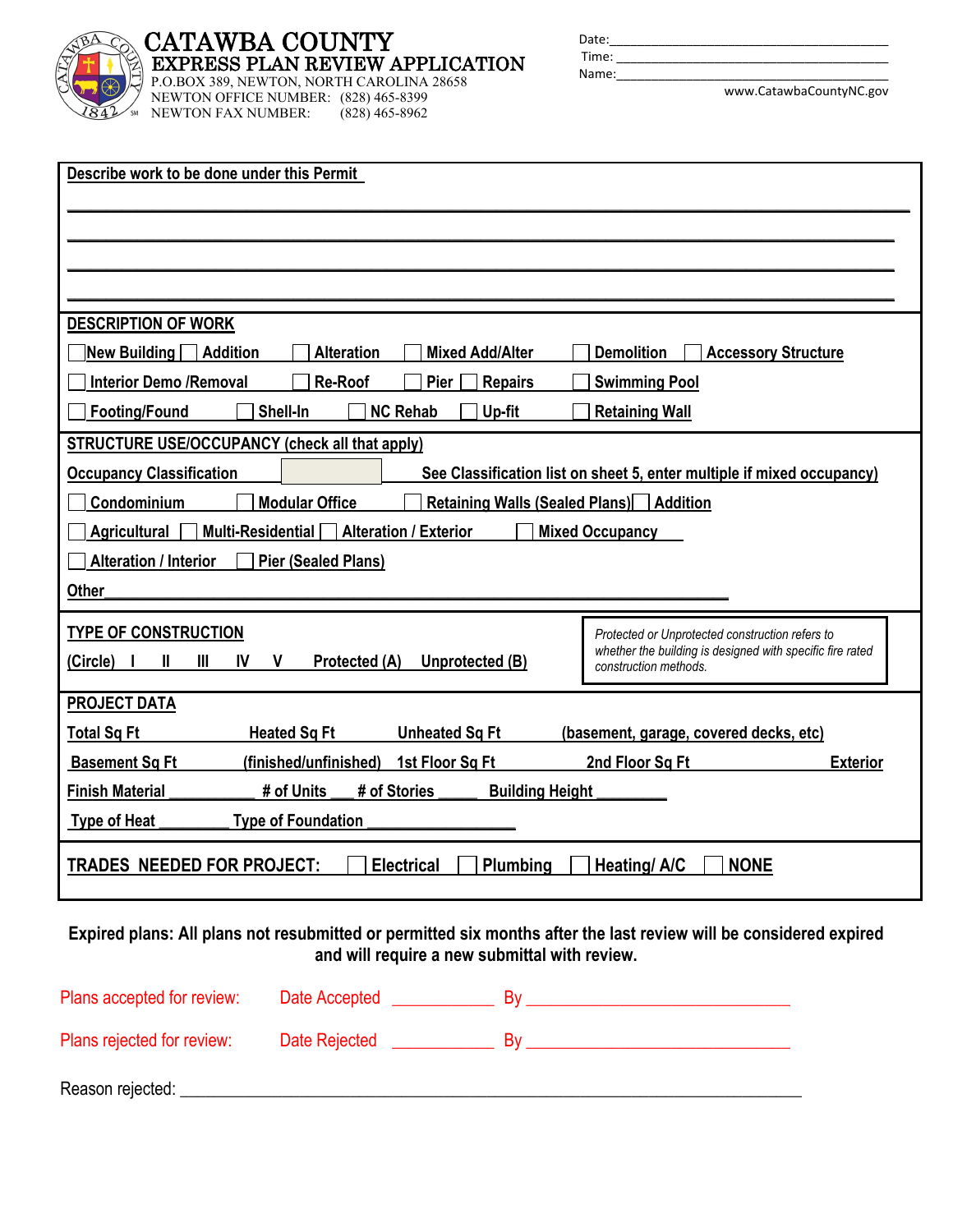

## **CATAWBA COUNTY EXPRESS PLAN REVIEW APPLICATION**

P.O.BOX 389, NEWTON, NORTH CAROLINA 28658

NEWTON OFFICE NUMBER: (828) 465-8399<br>NEWTON FAX NUMBER: (828) 465-8962

NEWTON FAX NUMBER:

Time: Name:

Date:

www.CatawbaCountyNC.gov

### **SPRINKLER/STANDPIPE SYSTEM SPECIFICATION SHEET**

|                   |                                               |                                          | <b>Project Data</b>                         |                 |  |                       |                                                                                |
|-------------------|-----------------------------------------------|------------------------------------------|---------------------------------------------|-----------------|--|-----------------------|--------------------------------------------------------------------------------|
| Name of Facility: |                                               |                                          |                                             |                 |  | Phone#                |                                                                                |
| Address:          |                                               |                                          |                                             |                 |  |                       |                                                                                |
|                   |                                               |                                          | <b>Water Supply Information</b>             |                 |  |                       |                                                                                |
|                   | Test information provided by:                 |                                          |                                             |                 |  |                       | A 10% Safety Margin must be incorporated into the sprinkler/standpipe design   |
|                   |                                               |                                          | <b>Static Pressure</b>                      |                 |  |                       | <b>Residual Pressure</b>                                                       |
| Address:          |                                               |                                          | Actual psi:<br>Actual psi:                  |                 |  |                       |                                                                                |
|                   |                                               |                                          | $Psi - 10\%$ :                              |                 |  |                       | $Psi - 10\%$ :                                                                 |
| Telephone #:      |                                               |                                          | Flow:                                       |                 |  |                       |                                                                                |
| Date tested:      |                                               |                                          |                                             |                 |  |                       |                                                                                |
|                   |                                               | (If applicable attach current pump test) | Fire Pump Information                       |                 |  |                       |                                                                                |
| Pump Capacity:    |                                               |                                          |                                             | Churn Pressure: |  |                       |                                                                                |
| Rated Pressure:   |                                               |                                          |                                             |                 |  | Pressure @ 150% flow: |                                                                                |
|                   | On-Site Storage Tank Capacity:                |                                          |                                             |                 |  |                       |                                                                                |
|                   |                                               |                                          | <b>Commodity Classification Information</b> |                 |  |                       |                                                                                |
|                   | Classification                                |                                          |                                             |                 |  |                       | Description of commodity, Storage height, & arrangement of racks, aisles, etc. |
| Area              |                                               |                                          |                                             |                 |  |                       |                                                                                |
|                   |                                               |                                          |                                             |                 |  |                       |                                                                                |
|                   |                                               |                                          |                                             |                 |  |                       |                                                                                |
|                   | <b>Attach Additional Sheets as Necessary.</b> |                                          |                                             |                 |  |                       |                                                                                |
|                   |                                               |                                          | <b>Design Parameters</b>                    |                 |  |                       |                                                                                |
| Area #            | <b>System Type</b>                            | Area $(ft^2)$                            | Density (gpm/ft <sup>2</sup> )              |                 |  | Inside Hose (gpm)     | Outside Hose (gpm)                                                             |
|                   |                                               |                                          |                                             |                 |  |                       |                                                                                |
|                   |                                               |                                          |                                             |                 |  |                       |                                                                                |
|                   |                                               |                                          |                                             |                 |  |                       |                                                                                |
|                   |                                               |                                          |                                             |                 |  |                       |                                                                                |
|                   | Attach Additional Sheets as Necessary.        |                                          |                                             |                 |  |                       |                                                                                |
|                   |                                               |                                          | <b>Codes and Standards</b>                  |                 |  |                       |                                                                                |
|                   | <b>System Component</b>                       |                                          |                                             |                 |  |                       | Applicable NFPA Standard/Year Edition or Other Applicable Codes or Statutes    |
|                   |                                               |                                          |                                             |                 |  |                       |                                                                                |
|                   |                                               |                                          |                                             |                 |  |                       |                                                                                |
|                   |                                               |                                          |                                             |                 |  |                       |                                                                                |
| Notes:            |                                               |                                          |                                             |                 |  |                       |                                                                                |
|                   |                                               |                                          | <b>System Designer Information</b>          |                 |  |                       |                                                                                |
| Name:             |                                               |                                          |                                             |                 |  |                       | NICET III Certification Number or PE                                           |
| Company Name:     |                                               |                                          |                                             |                 |  | Registration Number:  |                                                                                |
| Address:          |                                               | City:                                    |                                             |                 |  |                       |                                                                                |
| State:            |                                               | Zip:                                     |                                             |                 |  |                       |                                                                                |
| Phone#:           |                                               | Fax#:                                    |                                             |                 |  |                       |                                                                                |
| Revision No.:     |                                               |                                          |                                             |                 |  |                       |                                                                                |
|                   |                                               |                                          |                                             |                 |  |                       |                                                                                |

**Form Rev. 02/2004**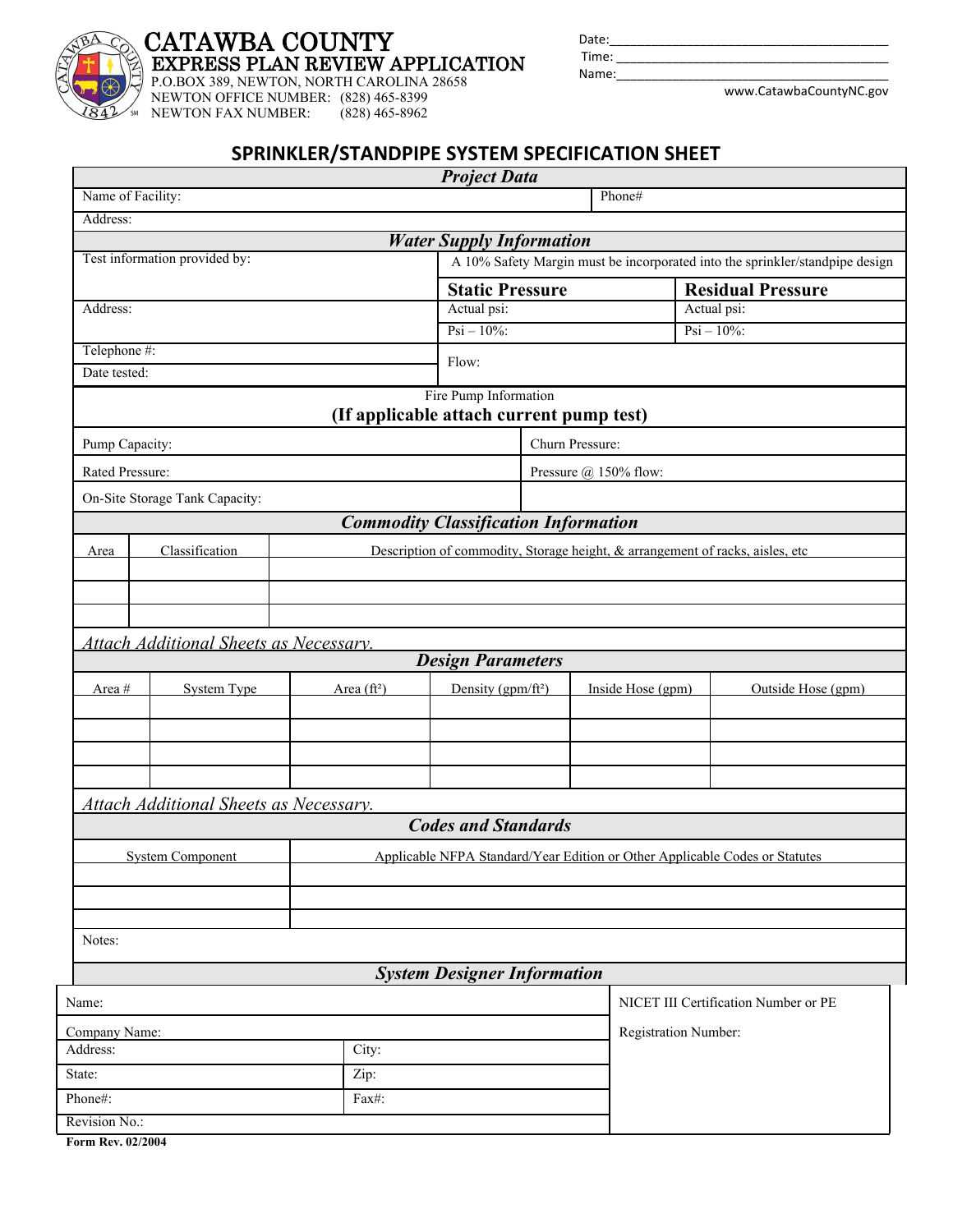### **CATAWBA COUNTY EXPRESS PLAN REVIEW APPLICATION**

P.O.BOX 389, NEWTON, NORTH CAROLINA 28658 NEWTON OFFICE NUMBER: (828) 465-8399<br>NEWTON FAX NUMBER: (828) 465-8962 NEWTON FAX NUMBER:

| Date: |  |  |                          |  |
|-------|--|--|--------------------------|--|
| Time: |  |  |                          |  |
| Name: |  |  |                          |  |
|       |  |  | the contract of the con- |  |

www.CatawbaCountyNC.gov

|                             | <b>CATAWBA COUNTY ENVIRONMENTAL HEALTH</b><br><b>CONTACT INFORMATION FOR PLAN REVIEW</b><br>100A Southwest Boulevard, Newton, NC 28658<br>(828) 465-8270 phone (828) 465-8276 fax |  |
|-----------------------------|-----------------------------------------------------------------------------------------------------------------------------------------------------------------------------------|--|
| FLI Case #                  | Plan Case #                                                                                                                                                                       |  |
| <b>PROPERTY LOCATION</b>    |                                                                                                                                                                                   |  |
| Property ID# *              | <u> 1999 - Antonio Alemania, primerana ambao amin'ny fivondronan-kaominin'i Amerika ao amin'ny fivondronan-kaominin</u>                                                           |  |
| Street Address <sup>*</sup> |                                                                                                                                                                                   |  |
| $City *$                    | $\mathop{\mathrm{Zip}}\nolimits$ *<br><u> 1989 - Johann Barn, mars francuski film</u><br><u> 1990 - Johann Barbara, martin amerikan basar da</u>                                  |  |
| <b>BUSINESS NAME *</b>      |                                                                                                                                                                                   |  |
| Mailing Address *           |                                                                                                                                                                                   |  |
| Address $2$ *               |                                                                                                                                                                                   |  |
| $City *$                    | $Zip *$<br><u> 1990 - Johann Barbara, martin a</u>                                                                                                                                |  |
| Phone*                      |                                                                                                                                                                                   |  |
| <b>OWNER NAME</b>           |                                                                                                                                                                                   |  |
| <b>Mailing Address</b>      |                                                                                                                                                                                   |  |
| Address 2                   |                                                                                                                                                                                   |  |
| City                        | Zip                                                                                                                                                                               |  |
| Phone                       |                                                                                                                                                                                   |  |
| <b>ARCHITECT</b>            |                                                                                                                                                                                   |  |
| <b>Contact Address</b>      |                                                                                                                                                                                   |  |
| Address 2                   |                                                                                                                                                                                   |  |
| City                        | Zip                                                                                                                                                                               |  |
| Phone                       |                                                                                                                                                                                   |  |
| <b>CONTRACTOR</b>           |                                                                                                                                                                                   |  |
| <b>Contact Address</b>      |                                                                                                                                                                                   |  |
| Address 2                   |                                                                                                                                                                                   |  |

Phone

Contact Information Sheet and \$250 fee required to begin plan review process

Complete and return Food Establishment Application \*\*\* Required field

 $City$   $\qquad \qquad$   $\qquad \qquad$   $\qquad$   $\qquad$   $\qquad$   $\qquad$   $\qquad$   $\qquad$   $\qquad$   $\qquad$   $\qquad$   $\qquad$   $\qquad$   $\qquad$   $\qquad$   $\qquad$   $\qquad$   $\qquad$   $\qquad$   $\qquad$   $\qquad$   $\qquad$   $\qquad$   $\qquad$   $\qquad$   $\qquad$   $\qquad$   $\qquad$   $\qquad$   $\qquad$   $\qquad$   $\qquad$   $\qquad$   $\qquad$   $\qquad$ 

Applicant Signature **Latter and Supplicant Signature** Date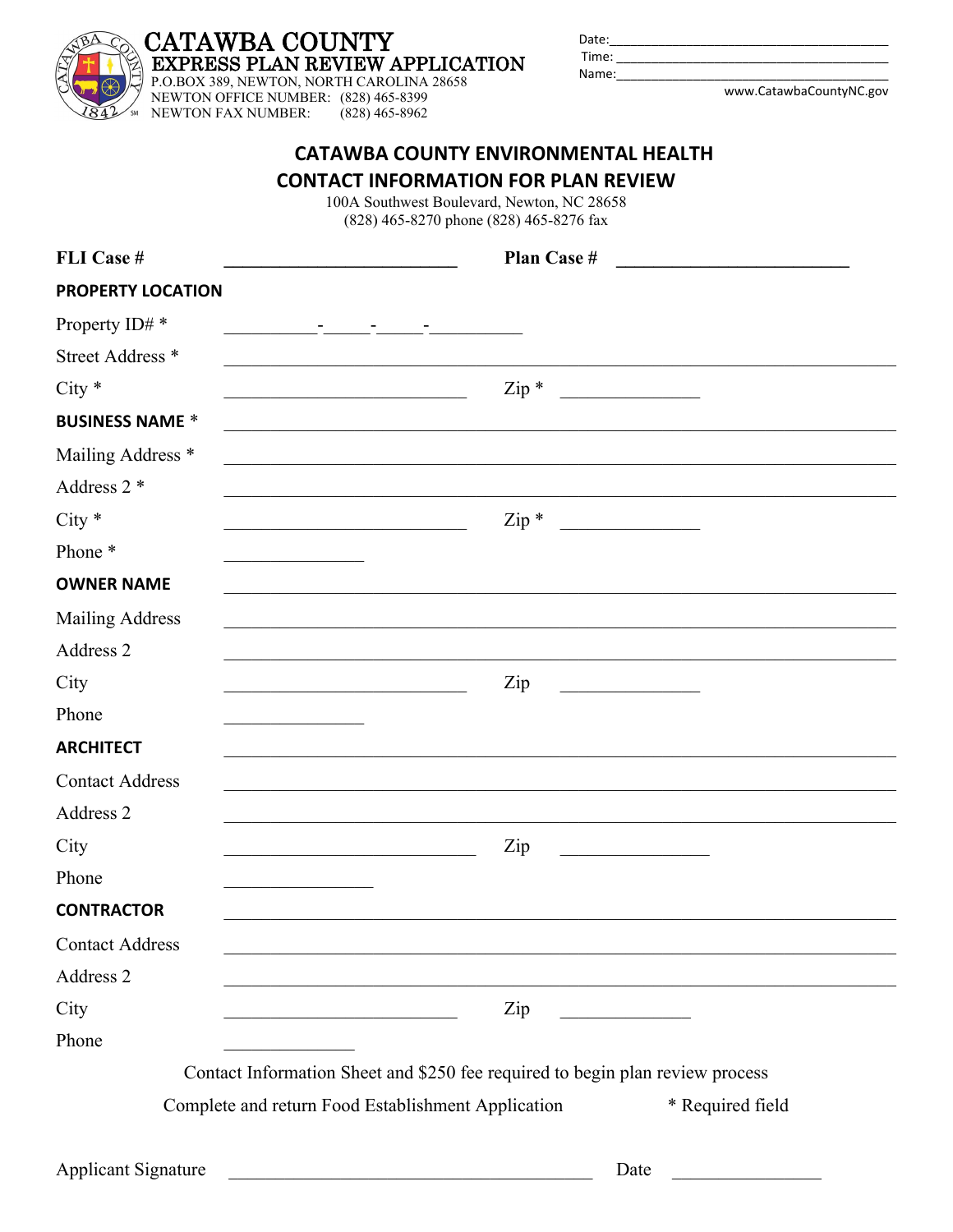

### **CITY OF HICKORY COMMERCIAL APPLICATION FOR GRADING PERMIT**

(This application becomes a permit upon approval by the Engineering Division)

*If proposed land disturbance is* **1 ACRE or MORE***, applicant must obtain Erosion & Sedimentation Control Plan approval from Catawba County Erosion & Sediment Control. (828-465-8161)* 

PARCEL IDENTIFICATION NO. PROJECT ADDRESS: THE **PROPOSED USE** FOR THIS BUILDING OR LAND IS: THIS BUILDING OR LAND WAS **PREVIOUSLY USED** FOR: LIST **PHYSICAL CHANGES** TO BUILDING OR LAND: APPLICANT: APPLICANT'S TELEPHONE NO.: APPLICANT'S ADDRESS: APPLICANT'S FAX: APPLICANT'S E-MAIL: PROPERTY OWNER: OWNER'S TELEPHONE NO.: OWNER'S ADDRESS: BUSINESS NAME IF DIFFERENT FROM ABOVE: APPLICANT'S SIGNATURE: **FOR ENGINEERING DIVISION USE ONLY** GRADING PERMIT APPROVED: The contract of the contract of the contract of the contract of the contract of the contract of the contract of the contract of the contract of the contract of the contract of the contract of the c CONDITIONS OF APPROVAL:

GRADING PERMIT DISAPPROVED: DATE: REASONS FOR DISAPPROVAL: Received By: Date: **Rev122012**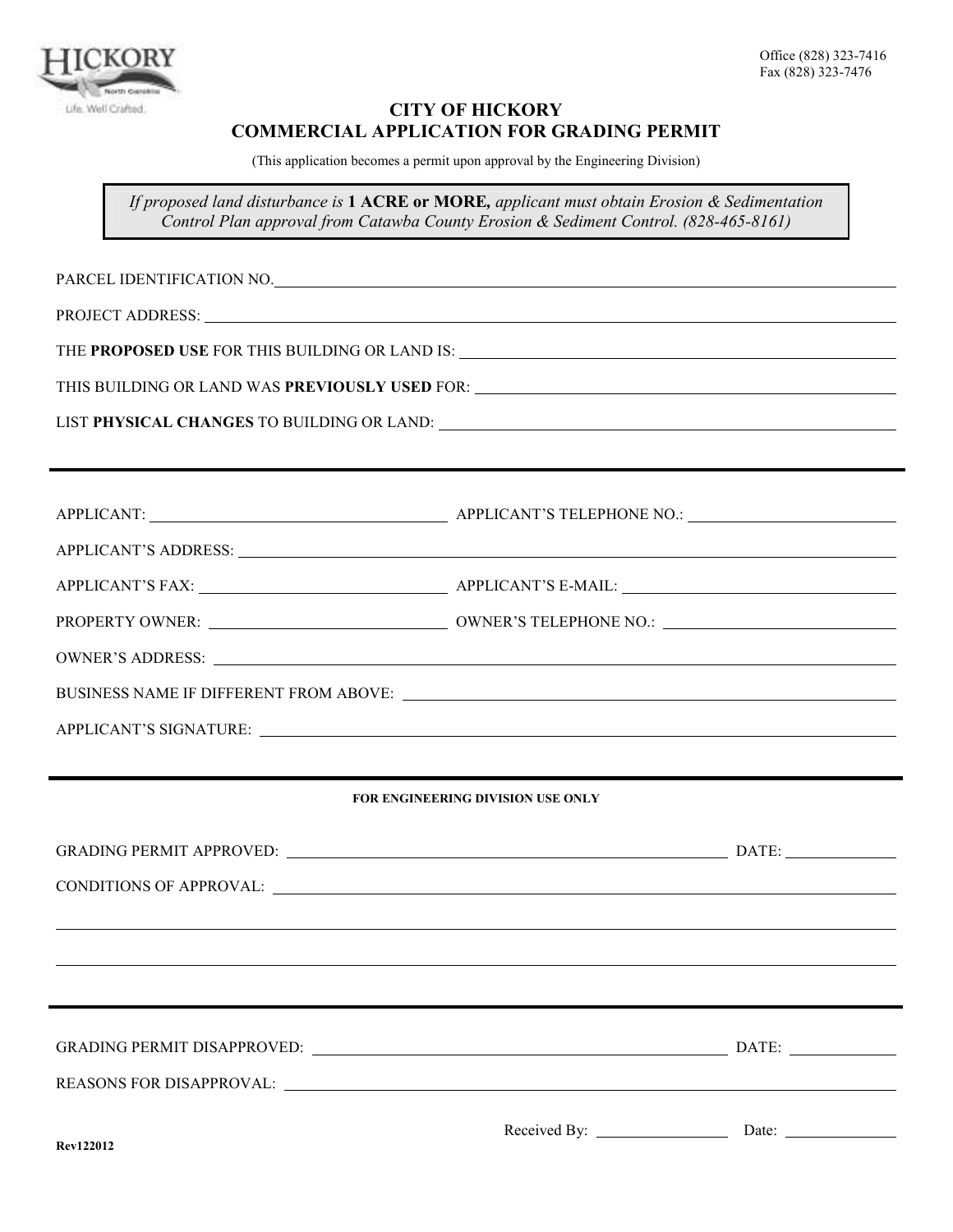### **CATAWBA COUNTY Application for Erosion Control Permit**



**(***Please Print or Type***)** 

**Office # 828-465-8161** PO Box 389<br>Fax # 828-465-8392 **PO Box 389 Newton, NC 28658 www.catawbacountync.gov**

| <b>PROJECT NAME</b>                             |                              | <b>SOIL DISTURBANCE DATE</b>     |  |  |
|-------------------------------------------------|------------------------------|----------------------------------|--|--|
| <b>PROPERTY LOCATION (Property ID #)</b>        |                              |                                  |  |  |
| PHYSICAL STREET ADDRESS                         |                              |                                  |  |  |
| PHYSICAL DIRECTIONS TO JOB SITE                 |                              |                                  |  |  |
|                                                 |                              |                                  |  |  |
| <b>FINANCIALLY RESPONSIBLE PARTY (Name)</b>     |                              |                                  |  |  |
| <b>Address</b>                                  |                              |                                  |  |  |
| <b>Phone</b>                                    | City                         | <b>State</b><br>Zip              |  |  |
| <b>CONTRACTOR NAME</b>                          |                              |                                  |  |  |
| <b>Address</b>                                  |                              |                                  |  |  |
| <b>Phone</b>                                    | City                         | Zip<br>State                     |  |  |
| <b>Type of Use:</b>                             |                              | <b>Erosion Control Account #</b> |  |  |
| () Accessory                                    | () Assembly                  | () Business                      |  |  |
| () Condominium                                  | () Education                 | () Factory/Industrial            |  |  |
| () Institutional                                | () Mercantile                | () Modular                       |  |  |
| () Multi-Family Residential                     | () Other/ See Description    | () Residential Hotel             |  |  |
| () Residential Townhouse                        | () Single Family Residential | () Storage/Warehouse             |  |  |
| () Subdivision                                  | () Two-Family Residential    | () Utility                       |  |  |
| <b>Type of Work:</b><br>() Additions            | () Demolition                | () New Building Construction     |  |  |
| () Roadway Construction                         | () Utility Construction      |                                  |  |  |
| <b>Purpose of Development:</b><br>() Commercial | () Industrial                | () Institutional                 |  |  |
| () Residential                                  | () Church                    |                                  |  |  |
| Number of acres disturbed:                      |                              |                                  |  |  |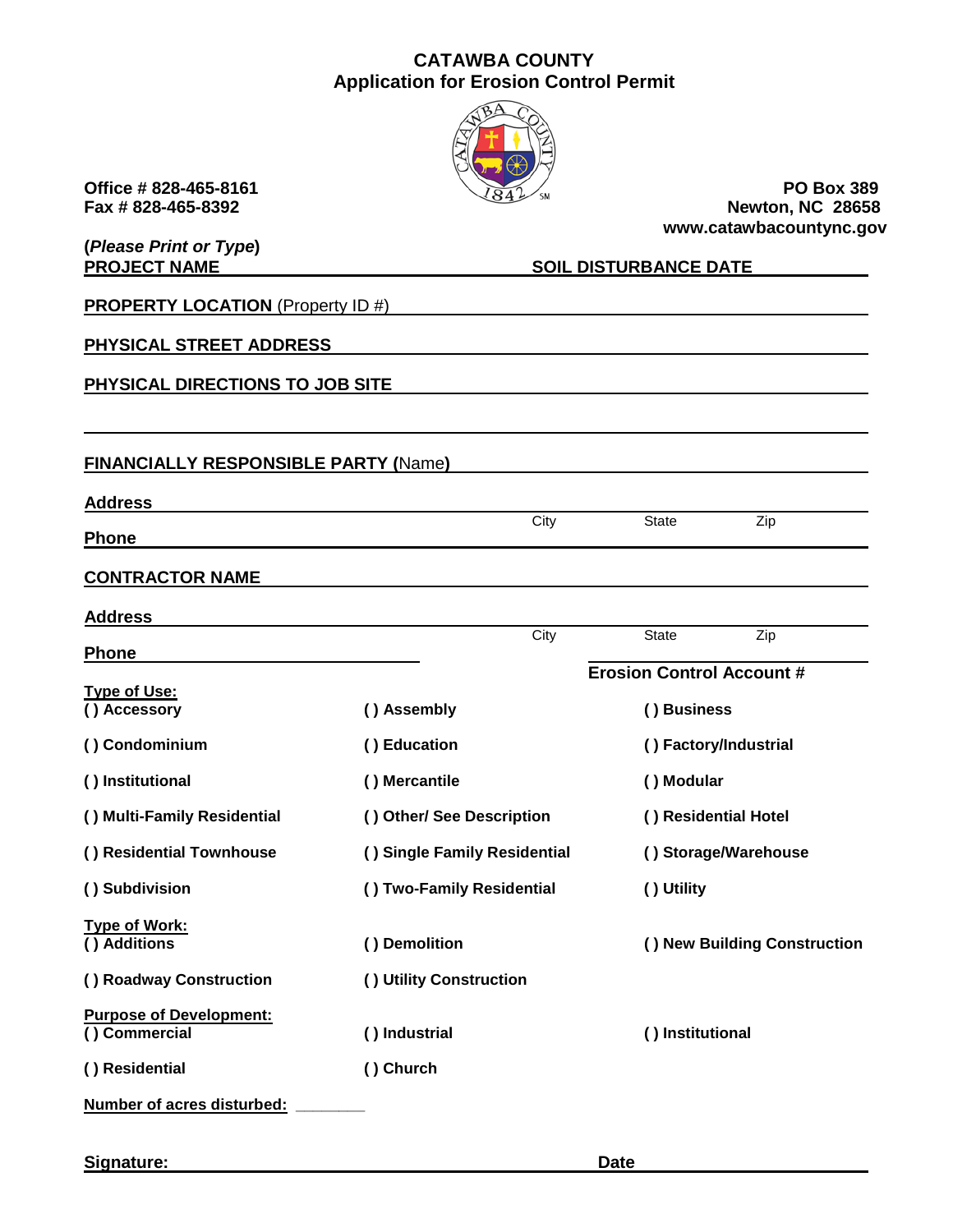### **CATAWBA COUNTY SOIL EROSION AND SEDIMENTATION CONTROL**

### **EROSION CONTROL PERMIT CARD MUST BE POSTED MUST BE VISIBLE FROM CONSTRUCTION ENTRANCE**

### **CATAWBA COUNTY, NORTH CAROLINA CODE OF ORDINANCES**

### **CHAPTER 31, SECTION 18**

### NOTICE OF VIOLATION

If the County determines that a person engaged in land-disturbing activity has failed to comply with the Act, this ordinance, or rules, or orders adopted or issued pursuant to this ordinance, a notice of violation shall be served upon that person. The notice may be served by any means authorized under GS 1A-1, Rule 4. The notice shall specify a date by which the person must comply with the Act, or this ordinance, or rules, or orders adopted pursuant to this ordinance, and inform the person of the actions that need to be taken to comply with the Act, this ordinance, or rules or orders adopted pursuant to this ordinance. Any person who fails to comply within the time specified is subject to additional civil and criminal penalties for a continuing violation as provided in G.S. 113A-64 and this ordinance.

### CIVIL PENALTIES

Any person who violates any of the provisions of this ordinance, or rule or order adopted or issued pursuant to this ordinance, or who initiates or continues a land-disturbing activity for which a Plan is required except in accordance with the terms, conditions, and provisions of an approved Plan, is subject to a civil penalty. The maximum civil penalty amount that the County may assess per violation is five thousand dollars (\$5,000.00). A civil penalty may be assessed from the date of the violation. Each day of a continuing violation shall constitute a separate violation.

### INSPECTIONS

Agents, officials, or other qualified persons authorized by the County will periodically inspect land-disturbing activities to ensure compliance with the Act, this ordinance, or rules or orders adopted or issued pursuant to this ordinance, and to determine whether the measures required in the Plan are effective in controlling erosion and sedimentation resulting from land-disturbing activity.

In accordance with the Federal Americans with Disabilities Act (ADA) individuals may request assistance or an interpreter for the deaf by contacting the Utilities & Engineering Department at (828) 465-8261. Access to the Government Center is at the main entrance doors. The elevator is located in the main lobby.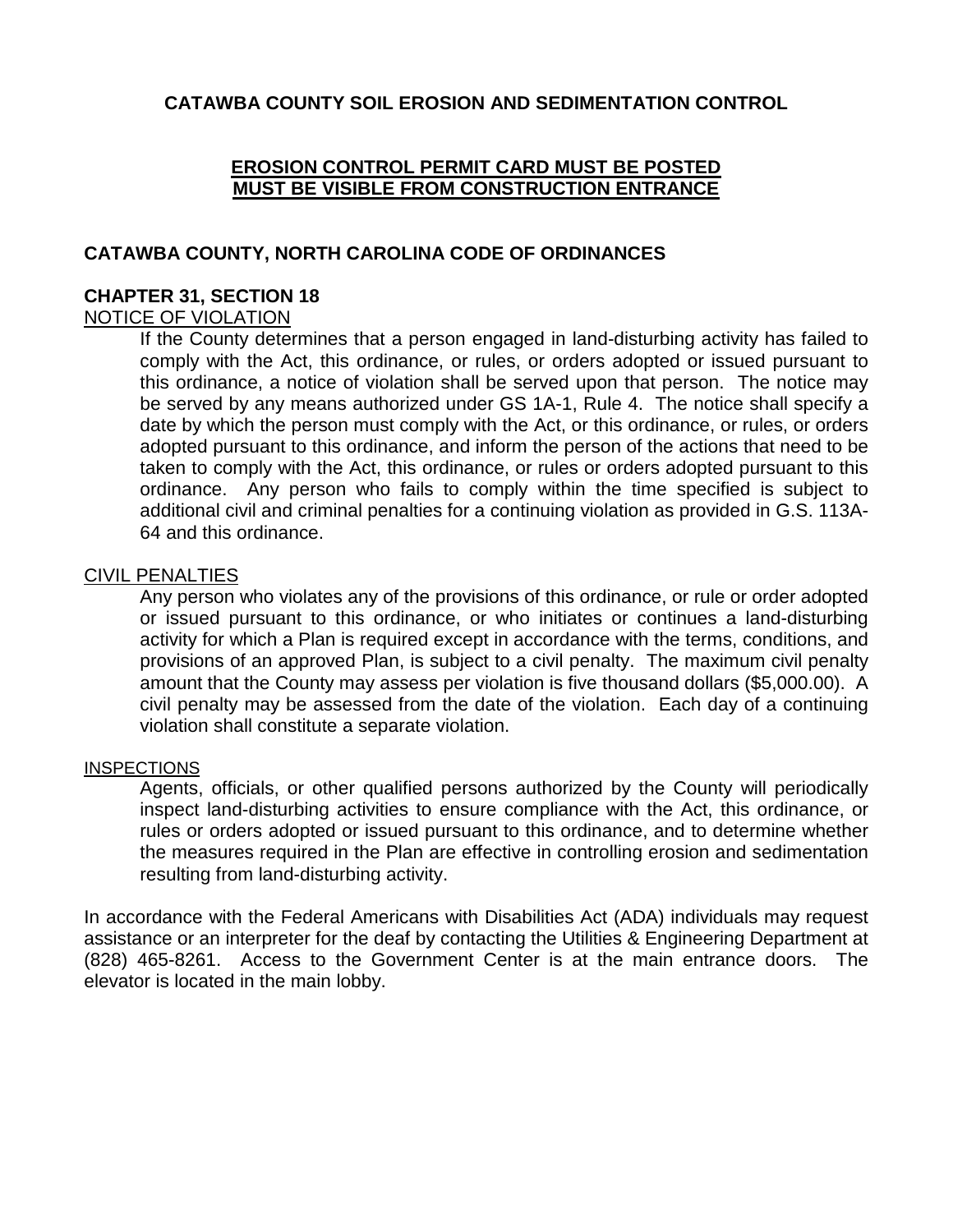### **PLAN REVIEW/FINANCIAL RESPONSIBILITY/OWNERSHIP FORM CATAWBA COUNTY CODE OF ORDINANCES, CHAPTER 16 ARTICLE V SOIL EROSION AND SEDIMENTATION CONTROL**

No person may initiate any land-disturbing activity on one or more acres as covered by the Ordinance before this form and an acceptable erosion and sedimentation control plan have been completed and approved by the Catawba County Utilities and Engineering Department. (Please type or print, and if question is not applicable, place N/A in the blank)

### **PART A**

| 1.            | Job Name                                                                                                                                                                    |                               |       |            |  |  |  |  |  |
|---------------|-----------------------------------------------------------------------------------------------------------------------------------------------------------------------------|-------------------------------|-------|------------|--|--|--|--|--|
| 2.            |                                                                                                                                                                             |                               |       |            |  |  |  |  |  |
| 3.            | Purpose of development (residential, commercial, industrial, institutional, etc.)                                                                                           |                               |       |            |  |  |  |  |  |
| 4.            |                                                                                                                                                                             |                               |       |            |  |  |  |  |  |
| 5.            | Total acreage disturbed or uncovered (including off-site borrow and waste areas) ___________________                                                                        |                               |       |            |  |  |  |  |  |
| 6.            | Has an erosion and sedimentation control plan been filed? Yes _______ No ________ Attached _______                                                                          |                               |       |            |  |  |  |  |  |
| 7.            | If you have an Erosion Control billing account, would you like this to be billed? Yes___ No ____                                                                            |                               |       |            |  |  |  |  |  |
|               | Account number ______________                                                                                                                                               |                               |       |            |  |  |  |  |  |
|               | <b>PEOPLE</b>                                                                                                                                                               |                               |       |            |  |  |  |  |  |
| 8.            | Person to contact should erosion and sediment control issues arise during land-disturbing activity                                                                          |                               |       |            |  |  |  |  |  |
|               |                                                                                                                                                                             |                               |       |            |  |  |  |  |  |
|               |                                                                                                                                                                             |                               |       |            |  |  |  |  |  |
| 9.            | Landowner(s) of Record (attach accompanied page to list additional owners)                                                                                                  |                               |       |            |  |  |  |  |  |
|               | Name                                                                                                                                                                        | Telephone                     |       | Fax Number |  |  |  |  |  |
|               | <b>Current Mailing Address</b>                                                                                                                                              | <b>Current Street Address</b> |       |            |  |  |  |  |  |
|               | $\mathop{\mathrm{Zip}}\nolimits$<br>City<br>State                                                                                                                           | City                          | State | Zip        |  |  |  |  |  |
|               | 10. Deed Book No. Page No.                                                                                                                                                  |                               |       |            |  |  |  |  |  |
| <b>PART B</b> | 1. Person(s) or firm(s) who are financially responsible for the land-disturbing activity (Provide a<br>comprehensive list of all responsible parties on an attached sheet): |                               |       |            |  |  |  |  |  |
|               | Name                                                                                                                                                                        | E-mail Address                |       |            |  |  |  |  |  |

| <b>Current Mailing Address</b> |       |     | <b>Current Street Address</b> |              |     |
|--------------------------------|-------|-----|-------------------------------|--------------|-----|
| City                           | State | Zip | City                          | <b>State</b> | Zip |
| Telephone                      |       |     | Fax Number                    |              |     |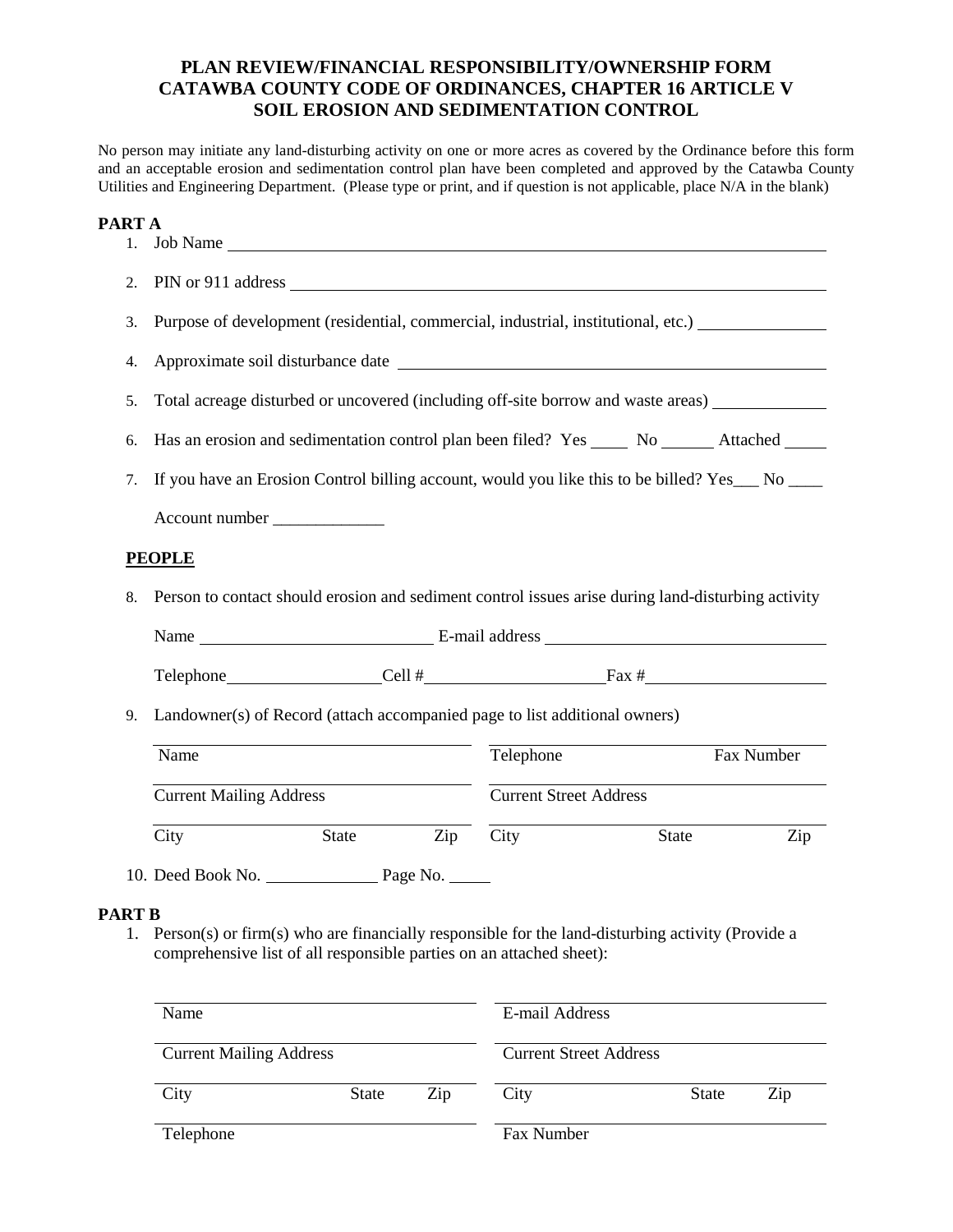2.(a) If the Financially Responsible Party is not a resident of North Carolina, give name and street address of the designated North Carolina Agent:

| Name                           |       | E-mail Address<br><b>Current Street Address</b> |            |       |     |
|--------------------------------|-------|-------------------------------------------------|------------|-------|-----|
| <b>Current Mailing Address</b> |       |                                                 |            |       |     |
| City                           | State | Zip                                             | City       | State | Zip |
| Telephone                      |       |                                                 | Fax Number |       |     |

2. (b) If the Financially Responsible Party is a Partnership or other person engaging in business under an assumed name, **attach a copy of the Certificate of Assumed Name**. If the Financially Responsible Party is a Corporation, give name and street address of the Registered Agent:

| Name of Registered Agent       |       | E-mail Address<br><b>Current Street Address</b> |            |              |     |
|--------------------------------|-------|-------------------------------------------------|------------|--------------|-----|
| <b>Current Mailing Address</b> |       |                                                 |            |              |     |
| City                           | State | Zip                                             | City       | <b>State</b> | Zip |
| Telephone                      |       |                                                 | Fax Number |              |     |

The above information is true and correct to the best of my knowledge and belief and was provided by me under oath (This form must be signed by the Financially Responsible Person if an individual or his attorneyin-fact, or if not an individual, by an officer, director, partner or registered agent with the authority to execute instruments for the Financially Responsible Person). I agree to provide corrected information should there be any change in the information provided herein.

| Type or print name                                                           | Title or Authority                                                                                      |
|------------------------------------------------------------------------------|---------------------------------------------------------------------------------------------------------|
| Signature                                                                    | Date                                                                                                    |
|                                                                              | $\blacksquare$ , a Notary Public of the County of                                                       |
|                                                                              | appeared                                                                                                |
|                                                                              | personally before me this day and being duly sworn acknowledge that the above form was executed by him. |
| Witness my hand and notary seal, this _________ day of ___________, 200____. |                                                                                                         |
| Seal                                                                         |                                                                                                         |
|                                                                              | Notary                                                                                                  |
|                                                                              | My commission expires                                                                                   |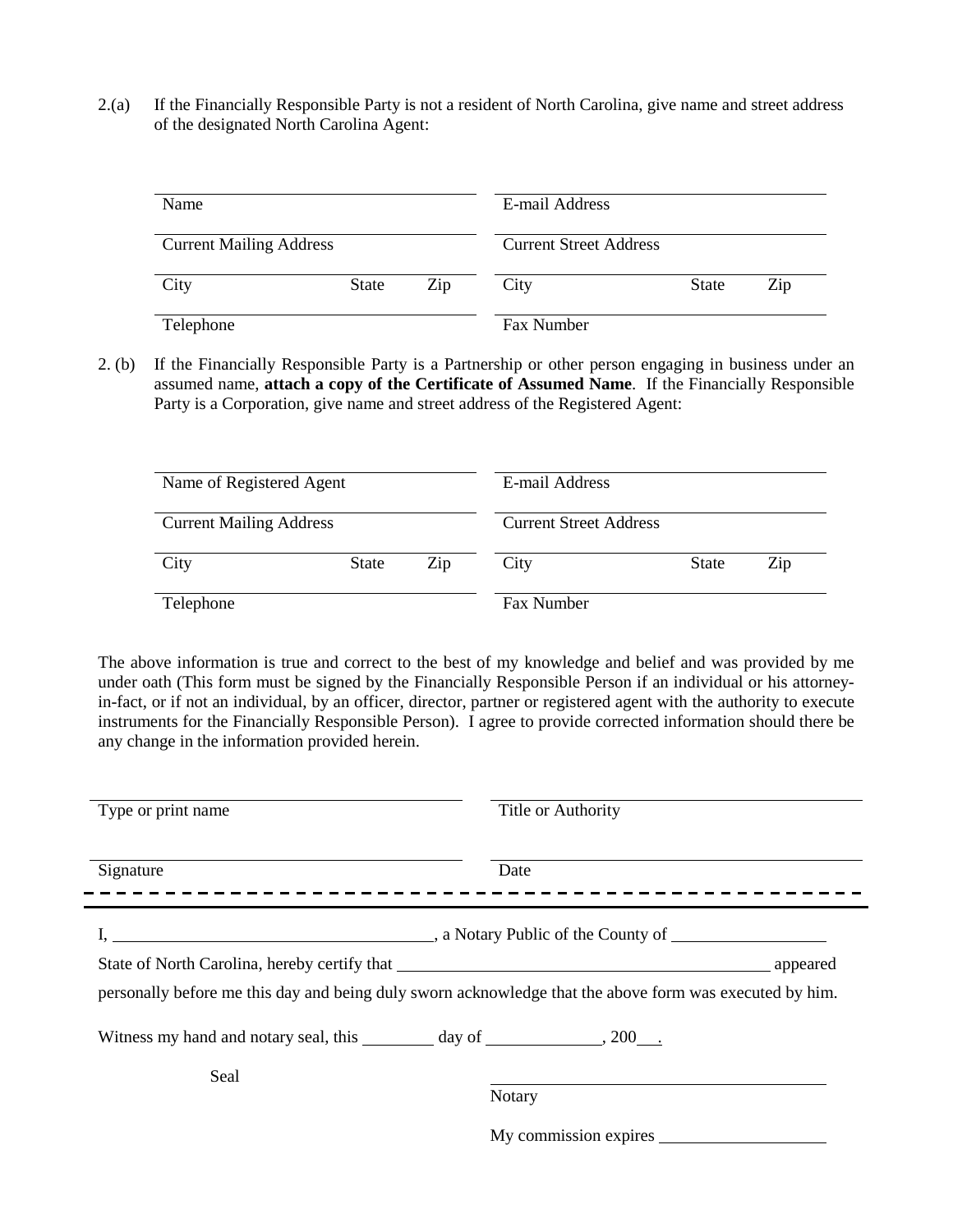### Catawba County Department of Utilities and Engineering

### EROSION AND SEDIMENTATION CONTROL PLAN CHECKLIST

The following items shall be incorporated with respect to specific site conditions, in an erosion and sedimentation control plan.

#### LOCATION INFORMATION

- Project location
- \_\_\_\_ Roads, streets
- North arrow
- Scale
- Adjoining lakes, streams or other major drainage ways

#### GENERAL SITE FEATURES

- North arrow
- November 1990<br>
Contact Contact Contact Contact Contact Contact Contact Contact Contact Contact Contact Contact Contact Contact Contact Contact Contact Contact Contact Contact Contact Contact Contact Contact Contact Contact
- Property line
- \_\_\_\_ Legend
- Existing contours
- Proposed contours
- Limit and acreage of disturbed area
- Planned and existing building locations and
- elevations
- Lot and/or building numbers
- Land use of surrounding area
- Rock outcrops
- Seeps or springs
- Wetland limits
- Easements
- Streams, lakes, ponds, drainage ways, dams
- \_\_\_\_ Boundaries of the total tract
- If the same person conducts the land disturbing activity and any related borrow or waste activity, the related borrow or waste activity shall constitute part of the land disturbing activity unless the borrow or waste activity is regulated under the Mining Act of 1971 or is a landfill regulated by the Division of Solid Waste Management. If the land disturbing activity and any related borrow or waste activity are not conducted by the same person, they shall be considered separate land disturbing activities Stockpiled topsoil or subsoil locations Street profiles

#### SITE DRAINAGE FEATURES

- Existing and planned drainage patterns (include offsite areas that drain through the project)
- Size of areas to be disturbed (acreage)
- Size and location of culverts and sewers
- Soils information (type, special characteristics)
- Design calculations for peak discharges of runoff (including the construction phase and final runoff coefficients of the site) Design calculations and construction details for
- culverts and storm sewers.
- Design calculations, cross sections and method of stabilization of existing and planned channels (include temporary linings)
- Design calculations and construction details of energy dissipaters below culvert and storm sewer outlets (for riprap) aprons include stone sizes (diameters and apron dimensions))
- Soil information below culvert storm outlets
- Design calculations and construction details to control groundwater, i.e. seeps, high water table, etc.
- Names of receiving watercourse or name of municipal operator (only where stormwater discharges are to occur)

#### EROSION CONTROL MEASURES

- \_\_\_\_ Legend Location of temporary and permanent measures \_\_\_\_ Construction drawings and details for temporary and permanent measures Design calculations for sediment basins and other measures Maintenance requirements during construction Person responsible for maintenance during construction
	- Maintenance requirements and responsible person(s) of permanent measures

#### VEGETATIVE STABILIZATION

- Areas and acreage to be vegetatively stabilized
- Planned vegetation with details of plants, seed, mulch, and fertilizer
- Specifications for permanent and temporary
- vegetation
- Method of soil preparation
- NOTE: Should include provision for ground cover on exposed slopes within 15 working days or 30 calendar days following completion of any phase of grading, permanent ground cover for all disturbed areas within 15 working days or 90 calendar days (whichever is shorter) following completion of construction or development)

#### OTHER REQUIREMENTS

- Narrative describing construction sequence (as needed)
- Narrative describing the nature and purpose of the construction activity
- \_\_\_\_ Completed Financial
- Responsibility/Ownership Form (to be signed by person financially responsible for project)
- \_\_\_\_ Bid specifications regarding erosion control
- Construction sequence related to sedimentation and erosion control (include installation of critical measures prior to initiation of land disturbing activities and removal of measures after areas they serve have been permanently stabilized)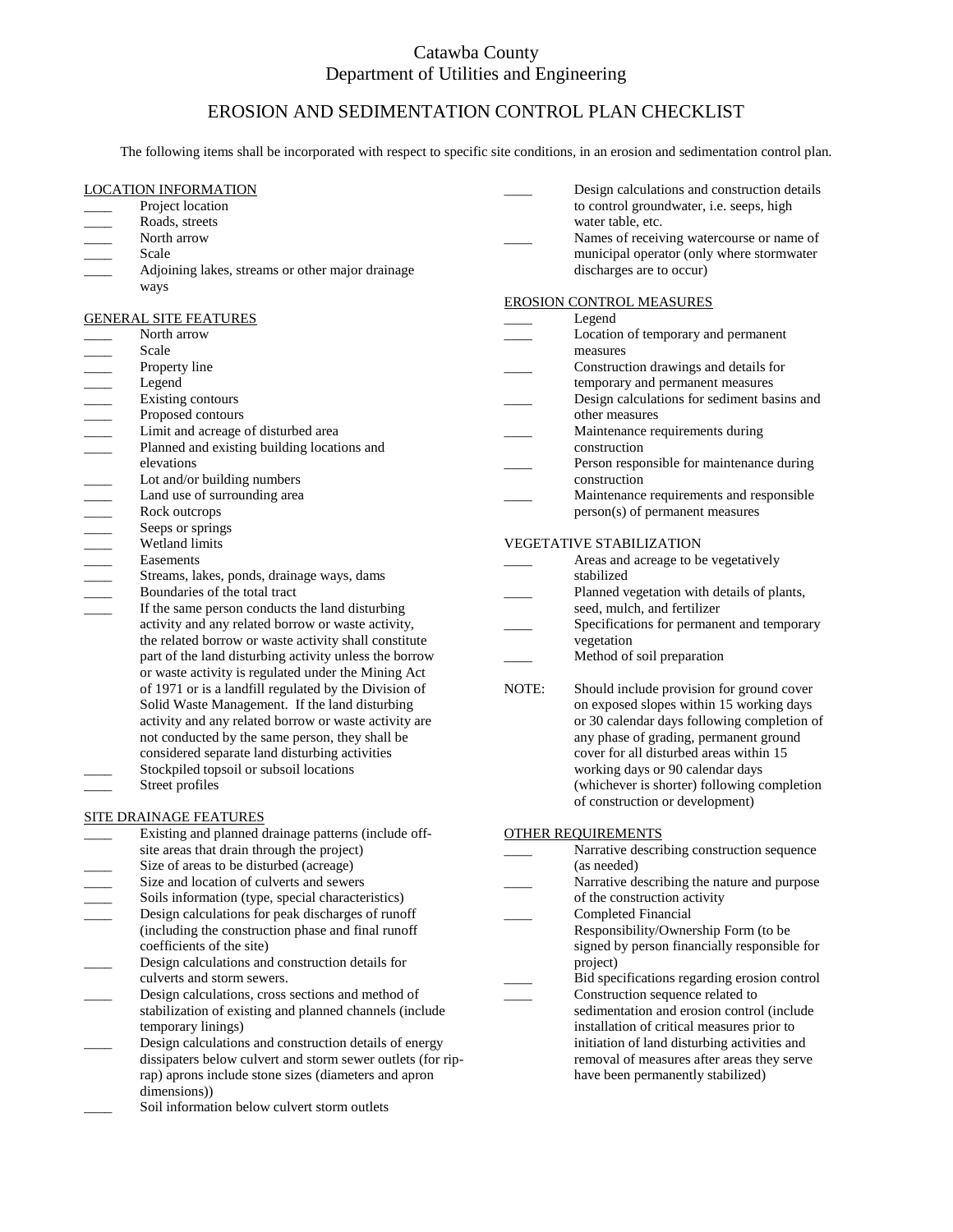| Fire Only |  |
|-----------|--|
| Bldg/Fire |  |



# **CITY OF HICKORY COMMERCIAL ZONING APPLICATION**

(A City of Hickory application becomes a permit upon approval by a City of Hickory Zoning Administrator)

|                                                                                                                                                                                                                                                      | (A City of Hickory application becomes a permit upon approval by a City of Hickory Zoning Administrator)<br>Office (828) 323-7410 Fax (828) 323-7474                                                                                                                                                                                                                                                                                               |                                                                                                                                                                                                                                                                                                                                                   |
|------------------------------------------------------------------------------------------------------------------------------------------------------------------------------------------------------------------------------------------------------|----------------------------------------------------------------------------------------------------------------------------------------------------------------------------------------------------------------------------------------------------------------------------------------------------------------------------------------------------------------------------------------------------------------------------------------------------|---------------------------------------------------------------------------------------------------------------------------------------------------------------------------------------------------------------------------------------------------------------------------------------------------------------------------------------------------|
|                                                                                                                                                                                                                                                      | Parcel ID No. (If Known): Date: Date:                                                                                                                                                                                                                                                                                                                                                                                                              |                                                                                                                                                                                                                                                                                                                                                   |
|                                                                                                                                                                                                                                                      | Physical Address: No. 2014 19:30 and 20:30 and 20:30 and 20:30 and 20:30 and 20:30 and 20:30 and 20:30 and 20:30 and 20:30 and 20:30 and 20:30 and 20:30 and 20:30 and 20:30 and 20:30 and 20:30 and 20:30 and 20:30 and 20:30                                                                                                                                                                                                                     |                                                                                                                                                                                                                                                                                                                                                   |
|                                                                                                                                                                                                                                                      | The Proposed Use For This Building Or Land Is (Specific): 1992 1994                                                                                                                                                                                                                                                                                                                                                                                |                                                                                                                                                                                                                                                                                                                                                   |
|                                                                                                                                                                                                                                                      |                                                                                                                                                                                                                                                                                                                                                                                                                                                    |                                                                                                                                                                                                                                                                                                                                                   |
|                                                                                                                                                                                                                                                      |                                                                                                                                                                                                                                                                                                                                                                                                                                                    |                                                                                                                                                                                                                                                                                                                                                   |
| Is The Proposed Land Disturbance Under One (1) Acre?<br>□ Yes, Please complete the City of Hickory Application for Grading Permit<br>Hickory Engineering Department for plan approval.<br>$\Box$ N/A, No land will be disturbed as part of this work | □ No, Permit for Erosion & Sedimentation Control Plan from Catawba County Erosion Control must be forwarded to the City of                                                                                                                                                                                                                                                                                                                         |                                                                                                                                                                                                                                                                                                                                                   |
|                                                                                                                                                                                                                                                      | <b>Pre-Application Requirement:</b> All projects that involve the construction, renovation, or addition to a structure of 15,000 ft <sup>2</sup> of floor<br>area, create multiple principal structures, require the creation of new streets or utility line extensions, and/or generate a significant<br>increase in traffic are required to have a pre-application conference with staff, prior to the submission of this application and plans. |                                                                                                                                                                                                                                                                                                                                                   |
|                                                                                                                                                                                                                                                      |                                                                                                                                                                                                                                                                                                                                                                                                                                                    |                                                                                                                                                                                                                                                                                                                                                   |
| Applicant's Address: Note and the set of the set of the set of the set of the set of the set of the set of the set of the set of the set of the set of the set of the set of the set of the set of the set of the set of the s                       |                                                                                                                                                                                                                                                                                                                                                                                                                                                    |                                                                                                                                                                                                                                                                                                                                                   |
|                                                                                                                                                                                                                                                      | Applicant's Fax: Applicant's E-mail: Applicant's E-mail:                                                                                                                                                                                                                                                                                                                                                                                           |                                                                                                                                                                                                                                                                                                                                                   |
|                                                                                                                                                                                                                                                      | Property Owner: <u>Communications Communications Communications Communications Communications Communications Communications Communications Communications Communications Communications Communications Communications Communicat</u>                                                                                                                                                                                                               |                                                                                                                                                                                                                                                                                                                                                   |
|                                                                                                                                                                                                                                                      |                                                                                                                                                                                                                                                                                                                                                                                                                                                    |                                                                                                                                                                                                                                                                                                                                                   |
|                                                                                                                                                                                                                                                      |                                                                                                                                                                                                                                                                                                                                                                                                                                                    |                                                                                                                                                                                                                                                                                                                                                   |
|                                                                                                                                                                                                                                                      |                                                                                                                                                                                                                                                                                                                                                                                                                                                    | Date: $\qquad \qquad$                                                                                                                                                                                                                                                                                                                             |
|                                                                                                                                                                                                                                                      | FOR PLANNING & DEVELOPMENT USE ONLY                                                                                                                                                                                                                                                                                                                                                                                                                |                                                                                                                                                                                                                                                                                                                                                   |
| Change In Use<br>Change in Occupancy<br>New Construction<br><b>Interior Renovations</b>                                                                                                                                                              | Remodeling<br>Home Occupation<br>Manufactured Housing<br>Other:                                                                                                                                                                                                                                                                                                                                                                                    | <b>Accessory Structure</b><br>Temp. Const. Office<br>Parking/Loading                                                                                                                                                                                                                                                                              |
|                                                                                                                                                                                                                                                      | FOR ZONING ADMINISTRATOR USE ONLY                                                                                                                                                                                                                                                                                                                                                                                                                  |                                                                                                                                                                                                                                                                                                                                                   |
| <b>REFERENCE NUMBER</b>                                                                                                                                                                                                                              |                                                                                                                                                                                                                                                                                                                                                                                                                                                    | ZONING DISTRICT____________OVERLAY DISTRICT ________                                                                                                                                                                                                                                                                                              |
| <b>Front Setback</b><br>Rear Setback<br>Side Setback<br>Side Street Setback<br>Maximum Height                                                                                                                                                        | <b>Approved PD</b><br><b>Approved Minor PD</b><br>Flood Plain<br><b>Elevation Certificate Required</b>                                                                                                                                                                                                                                                                                                                                             | Size of Lot<br><b>Use Permitted</b><br>Trees Required<br><b>Airport Ordinance</b><br>$\mathcal{L}^{\text{max}}$<br>Watershed III IV Protected Critical IV Protected IV Protected IV Protected IV Protected IV Protected IV Protected IV Protected IV Protected IV Protected IV Protected IV Protected IV Protected IV Protected IV Protected IV P |
| Other (Describe):                                                                                                                                                                                                                                    |                                                                                                                                                                                                                                                                                                                                                                                                                                                    |                                                                                                                                                                                                                                                                                                                                                   |
|                                                                                                                                                                                                                                                      | <b>Zoning Approved:</b><br><b>Zoning Administrator</b><br>Conditions of Approval: <u>contact and the contract of Approval</u>                                                                                                                                                                                                                                                                                                                      | $\Box$ Date: $\Box$                                                                                                                                                                                                                                                                                                                               |
|                                                                                                                                                                                                                                                      | *No building, structure or zoning lot for which a zoning compliance permit has been issued shall be used or occupied<br>until the Planning Director has, after final inspection, issued a certificate of zoning compliance.*<br><b>Zoning Administrator</b>                                                                                                                                                                                        | $\text{Date:}$                                                                                                                                                                                                                                                                                                                                    |
| <b>Reasons for Disapproval:</b>                                                                                                                                                                                                                      |                                                                                                                                                                                                                                                                                                                                                                                                                                                    |                                                                                                                                                                                                                                                                                                                                                   |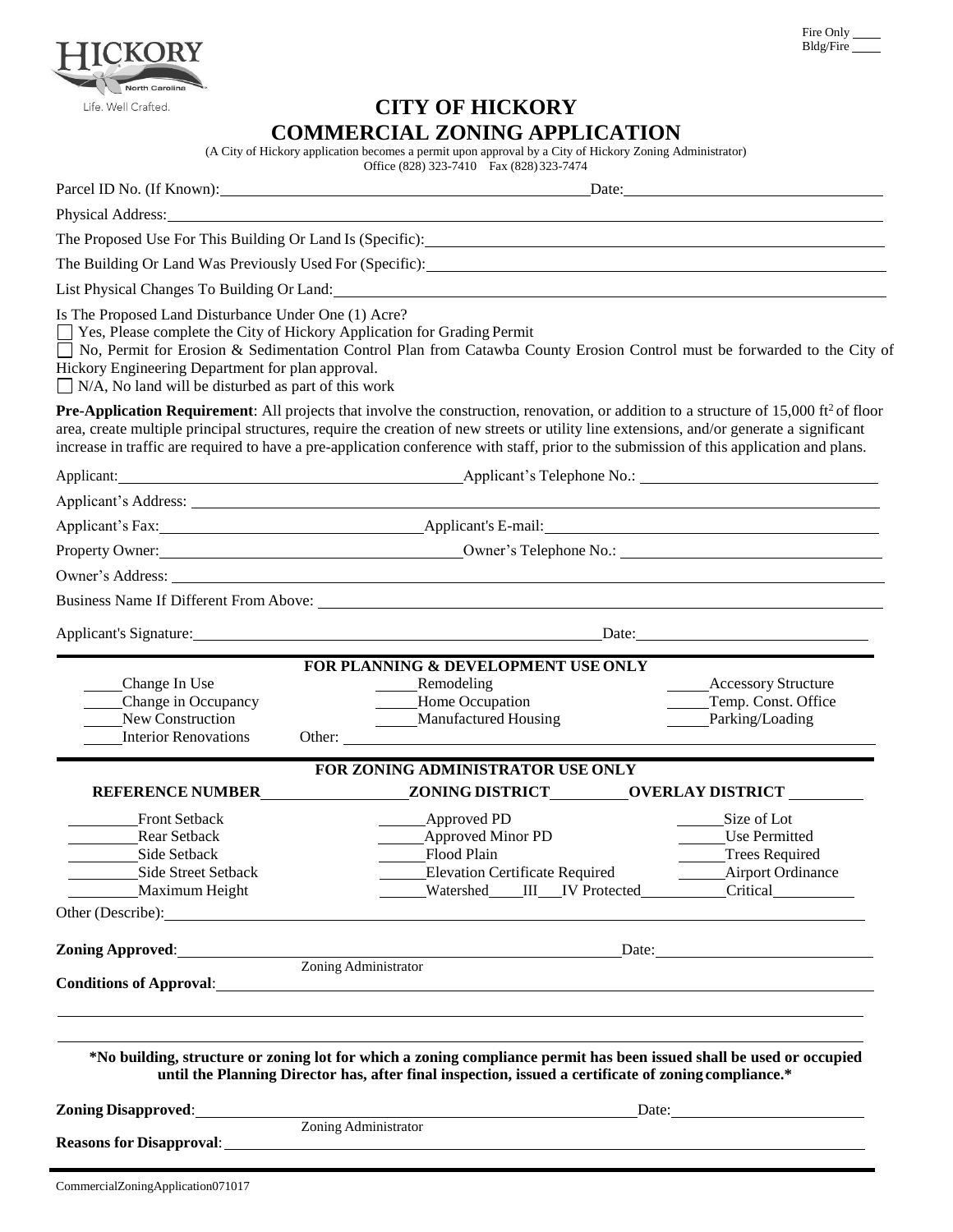

### **CATAWBA COUNTY EXPRESS PLAN REVIEW APPLICATION**

P.O.BOX 389, NEWTON, NORTH CAROLINA 28658 NEWTON OFFICE NUMBER: (828) 465-8399<br>NEWTON FAX NUMBER: (828) 465-8962 NEWTON FAX NUMBER:

| Date: |                         |
|-------|-------------------------|
| Time: |                         |
| Name: |                         |
|       | www.CatawbaCountyNC.gov |

## **NUMBER OF PLANS NEEDED FOR COMMERCIAL PLAN REVIEW**

Each Jurisdiction within Catawba County has different requirements concerning the number of Plans required for commercial plan review. Use the following information to determine the number of plans that must be submitted to the **Catawba County Permit Center** for each project. **A separate Plan submittal will be required for EACH BUILDING submitted for a project.**  Approval from all applicable jurisdictions must be received prior to any building permits being issued.

| <b>Jurisdiction</b>                        | <b>Number of Plans *</b>           | <b>Additional Requirements</b>                                                                                     |
|--------------------------------------------|------------------------------------|--------------------------------------------------------------------------------------------------------------------|
| <b>Town of Brookford</b><br>(828) 322-4903 | 2 Full Sets with Site Plans        | Brookford Zoning Department requires plans be submitted to their office<br>in addition to those listed here.       |
| <b>City of Claremont</b><br>(828) 459-7009 | 2 Full Sets with Site Plans        | Claremont Zoning Department requires plans be submitted to their office<br>in addition to those listed here.       |
| <b>City of Conover</b><br>(828) 464-1191   | 1 Full Sets with Site Plans        | Conover Zoning Department requires plans be submitted to their office<br>in addition to those listed here.         |
| <b>Catawba County</b><br>(828) 465-8380    | 3 Full Sets with Site Plans        | A Zoning Application must be submitted with plans.                                                                 |
| <b>City of Hickory</b><br>(828) 323-7422   | <b>6 Full Sets with Site Plans</b> | A Zoning Application and Grading application must be submitted with<br>plans.                                      |
| <b>Town of Longview</b><br>(828) 322-3921  | 2 Full Sets with Site Plans        | Longview Zoning Department requires plans be submitted to their office<br>in addition to those listed here.        |
| <b>Town of Maiden</b><br>(828) 428-5000    | 2 Full Sets with Site Plans        | Maiden Zoning Department requires plans be submitted to their office in<br>addition to those listed here.          |
| <b>City of Newton</b><br>(828) 465-7400    | 1 Full Sets with Site Plans        | Newton Zoning Department requires plans be submitted to their office in<br>addition to those listed here.          |
| <b>Town of Catawba</b><br>(828) 241-2215   | 2 Full Sets with Site Plans        | Town of Catawba Zoning Department requires plans be submitted to their<br>office in addition to those listed here. |

# **\*See attached Environmental Health Notice to determine if an additional set of plans is required for Health Department Review.**

# **Fire Prevention Plan Review**

The following jurisdictions have their own Fire Inspection Bureau's. Any project with Sprinklers, Automatic Fire Suppression systems, Fire Alarm Systems, or Hazardous Occupancies, must obtain separate approval and permits from these jurisdictions. All other areas within Catawba County will be administered by the Catawba County Fire Marshal's Office.

| <b>Hickory</b> | City of Hickory Fire Prevention Bureau (828) 323-7522     |
|----------------|-----------------------------------------------------------|
| <b>Conover</b> | City of Conover Fire Prevention Division (828)464-1191    |
| <b>Newton</b>  | City of Newton Division of Fire Prevention (828) 695-4284 |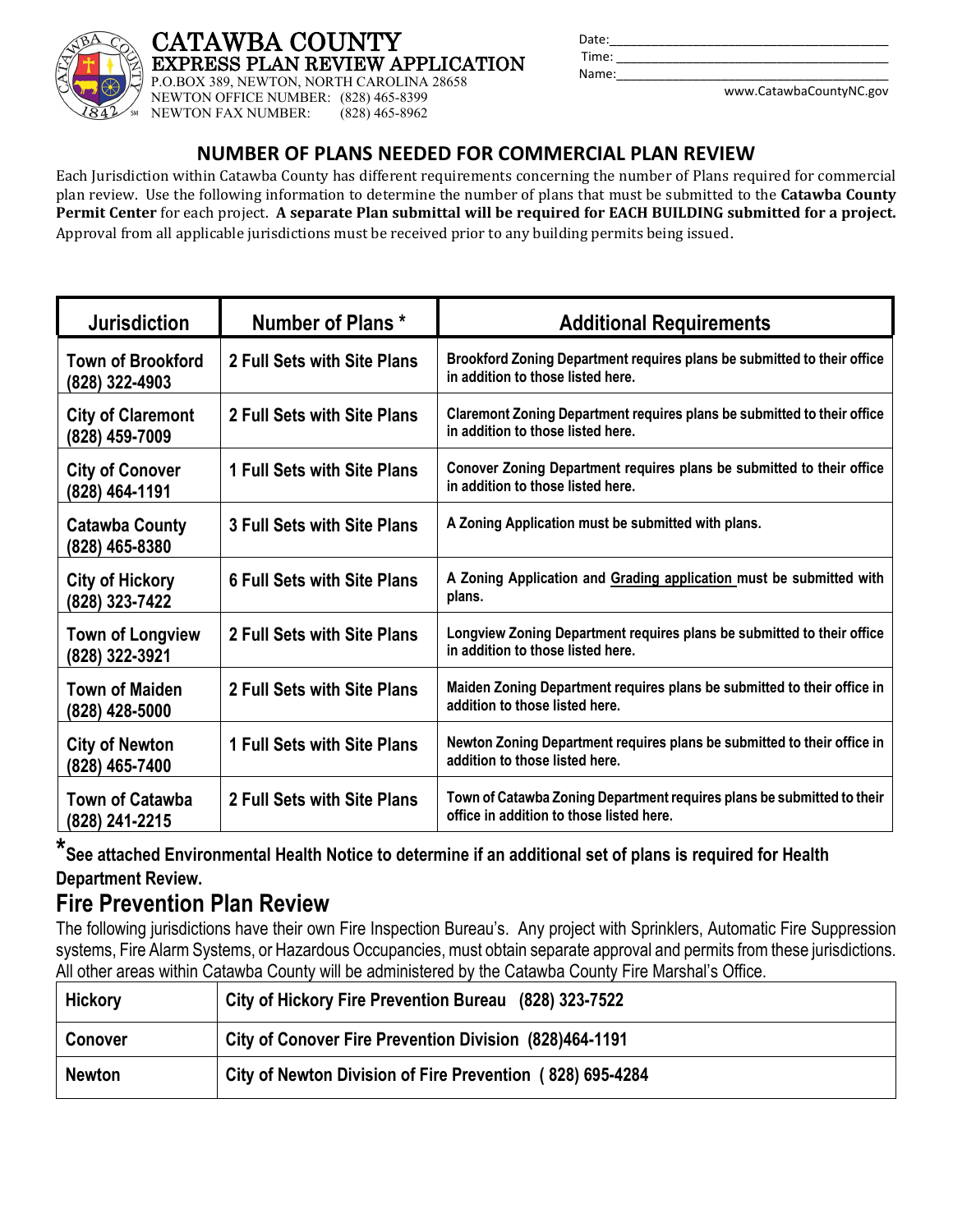| <b>CATAWBA COUNTY</b>                     |
|-------------------------------------------|
| EXPRESS PLAN REVIEW APPLICATION           |
| P.O.BOX 389, NEWTON, NORTH CAROLINA 28658 |

| Date: |  |
|-------|--|
| Time: |  |
| Name: |  |
|       |  |

www.CatawbaCountyNC.gov

# **ENVIRONMENTAL HEALTH PLAN REVIEW NOTICE**

If you will be commencing construction or operation of any of the uses listed below, you must also apply to the Catawba County Environmental Health department and submit a plan review application and provide a set of plans for review. A Catawba County Environmental Health Contact Info form must also be completed and submitted with the plan. If there is not an appropriate application to fill out for your type of construction, then submit the plans along with the contact info form.

Facilities serving food to the public must also submit a "Food Service Plan Review" application and a \$250.00 plan review fee. Public swimming pools and spas also submit the "Application for Public Swimming Pool Operation Plan Review" and a \$300.00 plan review fee.

Tattoo establishments must also submit "a Tattoo Plan Review application" and a \$265.00 plan review fee. The forms are available at the Catawba County Building Services, or on the Environmental Health website at

[http://ww.catawbacountync.gov/environmentalhealth](http://www.catawbacountync.gov/environmentalhealth)

The General Statutes of North Carolina, under Public Health Law, § GS 130A, prohibits commencing construction on these types of facilities without first submitting plans and receiving approval from the local Environmental Health Department.

Restaurant or any other facility selling food to the public

NEWTON OFFICE NUMBER: (828) 465-8399<br>NEWTON FAX NUMBER: (828) 465-8962

NEWTON FAX NUMBER:

- Meat Market
- School Building or Lunchroom, public or private (includes colleges)
- Commissaries
- Elderly Nutrition Site
- Sport concession stand
- Hotel, Motel, or other Lodging establishment
- Bed and Breakfast Home or Inn
- Summer Camp
- Rest or Nursing Home
- Hospital
- Child Day Care Facility
- Migrant Housing
- Residential Care
- Jail
- Orphanage, Children's Home or similar
- Tattoo Parlor
- Swimming pool, spa, water spray area or other public impoundment of water (except single-family private residences)

If you have questions regarding whether your facility must obtain a plan review and permit from the Environmental Health Department, please call (828) 465-8270, or visit our offices, located in the Catawba County Government Center at 25 Government Dr, in Newton, North Carolina.

Please note if the food service establishment is a franchised or chain establishment an express plan review from Catawba County Environmental Health cannot be completed. You must submit your plans to the State Environmental Health Plan Review Section for review. Please contact them at 1-919-707-5864 or visit their website @ https://ehs.ncpublichealth.com/faf/food/planreview/app.htm